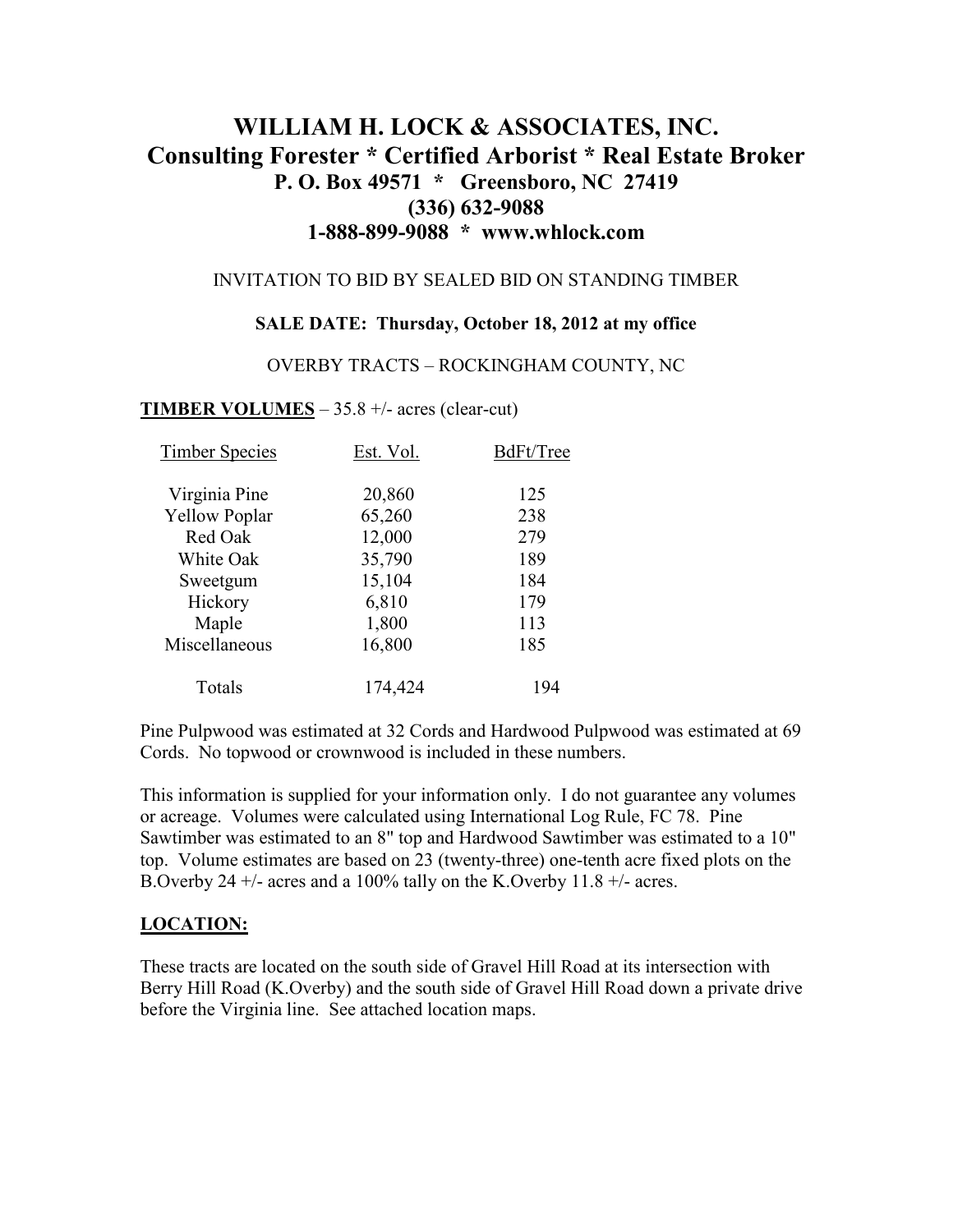Page Two Overby Tracts - Timber Sale Sale Date: Thursday – October 18, 2012

## **BIDS:**

The Overby Tracts are being sold on a lump sum sealed bid basis with one bid buying both tracts combined. Bids will be accepted by **regular mail** if received by 5:00 pm on Wednesday, October 17, 2012 **OR** bids will be accepted by **email (whlock@whlock.com), telephone (336-632-9088), fax (336-632-9088), or in-person** at my office until 11:00 am on Thursday, October 18, 2012. At 11:00 am on Thursday, October 18, 2012 all bids received will be recorded. The successful bidder will be notified within 24 hours of the bid openings. A 10% deposit may be requested to be delivered to William H. Lock & Associates, Inc. within 72 hours of the bid opening. The balance of the sales price is to be delivered at the sale closing which should occur on or before November 1, 2012. The seller reserves the right to refuse or accept any and all bids. Seller will consider all bids. The seller will be responsible for the timber deed preparation, revenue stamps if recorded, and the forestry consultant fees. The buyer will be responsible for all other closing costs. A \$1,000 performance deposit will be payable at closing and held in a non-interest bearing trust account until satisfactory completion of logging. The performance deposit does not limit the buyer's liability.

## **PLACE OF SALE:**

The timber sale will be held at the office of William H. Lock & Associates, Inc. in Greensboro, NC. The office address is 375 S. Swing Road, Greensboro, NC 27409. Telephone and Fax: 336-632-9088; Email: whlock@whlock.com

### **CONDITIONS OF SALE**:

1. The Buyer shall have 24 months from the date of the timber deed to cut and remove all merchantable timber within the "Sale Areas". "Creek Buffers" have been marked with pink flagging as "out" areas. No pink flagged trees marking the buffer boundaries may be cut and no trees within the buffers are to be harvested. Property lines and/or sale boundaries (including "out" areas) are flagged with pink flagging. No pink flagged trees marking these boundaries are to be cut and no trees beyond these boundaries are to be cut or damaged.

2. The Buyer shall access the tracts from Berry Hill Road and/or Gravel Hill Road. All access routes will need to be installed and/or maintained according to all North Carolina Best Management Practices, Forest Practice Guidelines, and any applicable river basin or watershed rules. All roadways must remain open and passable by ordinary traffic at all times. The roadways must be left in similar condition at the completion of the harvesting operation as they were at the beginning of the harvesting operation. Call W.H. Lock if there are questions concerning access routes.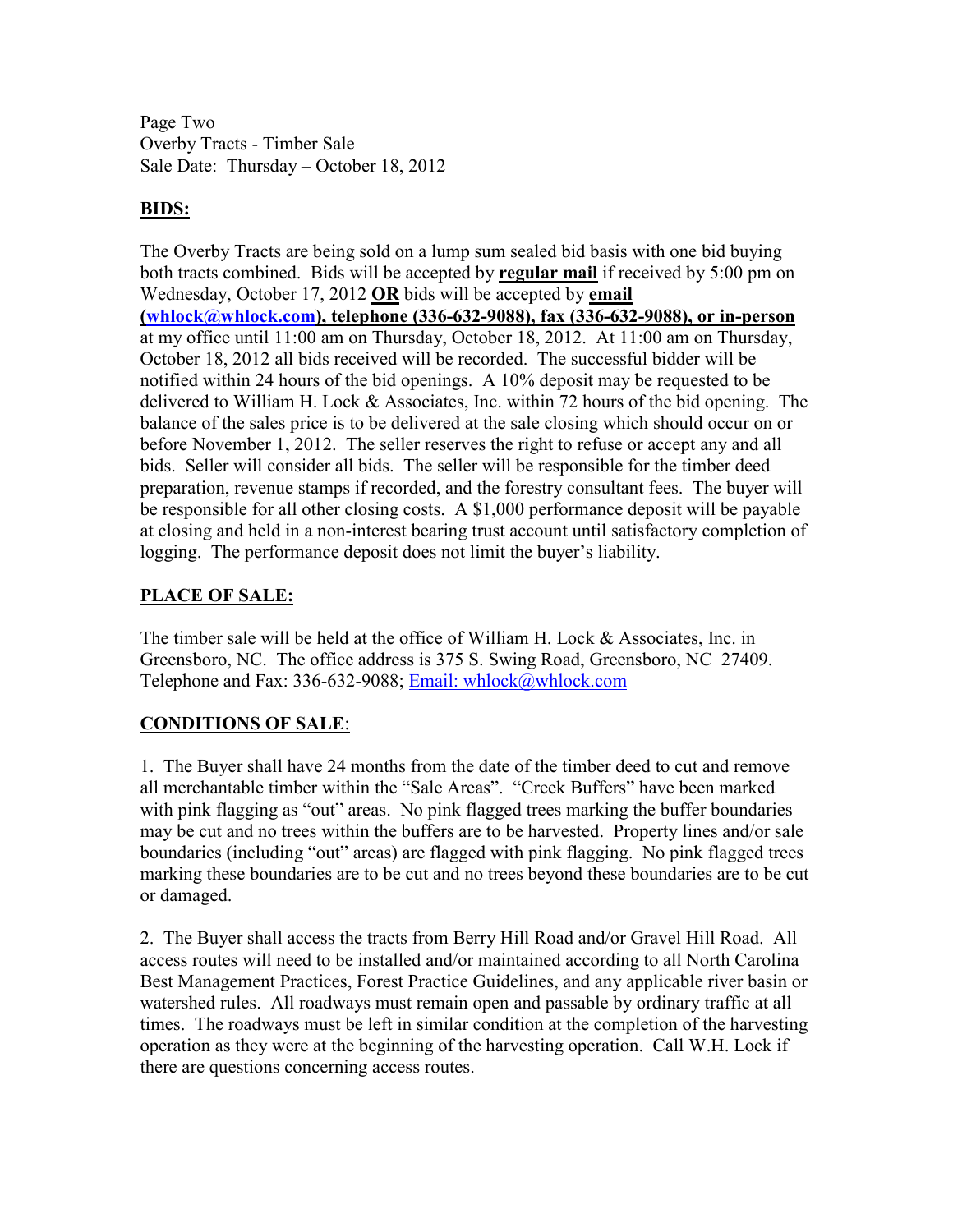Page Three Overby Tracts - Timber Sale Sale Date: Thursday – October 18, 2012

3. The Buyer is responsible for maintaining a clean site. No equipment parts, trash, tires or other debris shall be left on the property. It shall be the Buyer's responsibility to clean up any hazardous material or chemical waste spills including but not limited to Diesel Fuel, Hydraulic Fluid, Machine Oil, and/or Gasoline upon the subject property. Responsibility will include any required remediation including but not limited to the removal of contaminated soils.

4. Harvesting operations must not interfere with any farming operations and farming operations must not interfere with any harvesting operations. Decking, loading or hauling will not be permitted in any existing open fields or pastures immediately adjacent to the timber unless approved by William H. Lock & Associates, Inc. If approved, open areas must be free of logging debris, smoothed when completed, and re-seeded if necessary. All loading decks and truck parking areas must be reseeded when the harvesting operation is completed.

5. The Buyer is responsible for following all Federal, State, and local regulations regarding timber harvesting activities. If required, Buyer is responsible for obtaining any necessary permits or licenses required for timber harvesting. All logging operations must conform to North Carolina Best Management Practices, Forest Practices Guidelines, and any applicable river basin or watershed rules. In the event that a non-compliance situation is identified on the tract as a result of the harvesting operation, William H. Lock & Associates, Inc. will have the express right to suspend the harvesting operation until the situation is brought into compliance. No trees or other logging debris shall be left in or across the property boundary, sale cutting lines or access roads and paths.

6. All necessary property lines and corners have been marked with pink flagging. No flagged or painted trees denoting the property and/or sale boundary shall be cut and no trees outside the boundary lines shall be cut. If trees marking the property lines or sale boundary are cut, North Carolina timber trespass laws may apply. No trees shall be cut to fall on a neighboring landowner's property or where potential damage may occur. If existing property corners are damaged or removed as a result of the harvesting operation, Buyer agrees to replace the markers at the correct surveyed location at their own expense.

7. Buyer agrees to notify William H. Lock & Associates, Inc., P. O. Box 49571, Greensboro, NC 27419 at least 3 days in advance of the beginning of the harvesting operation and at least 3 days in advance of the completion of the harvesting operation. The buyer and/or logger must complete a pre-harvest inspection with WHL & Associates prior to beginning any logging activity.